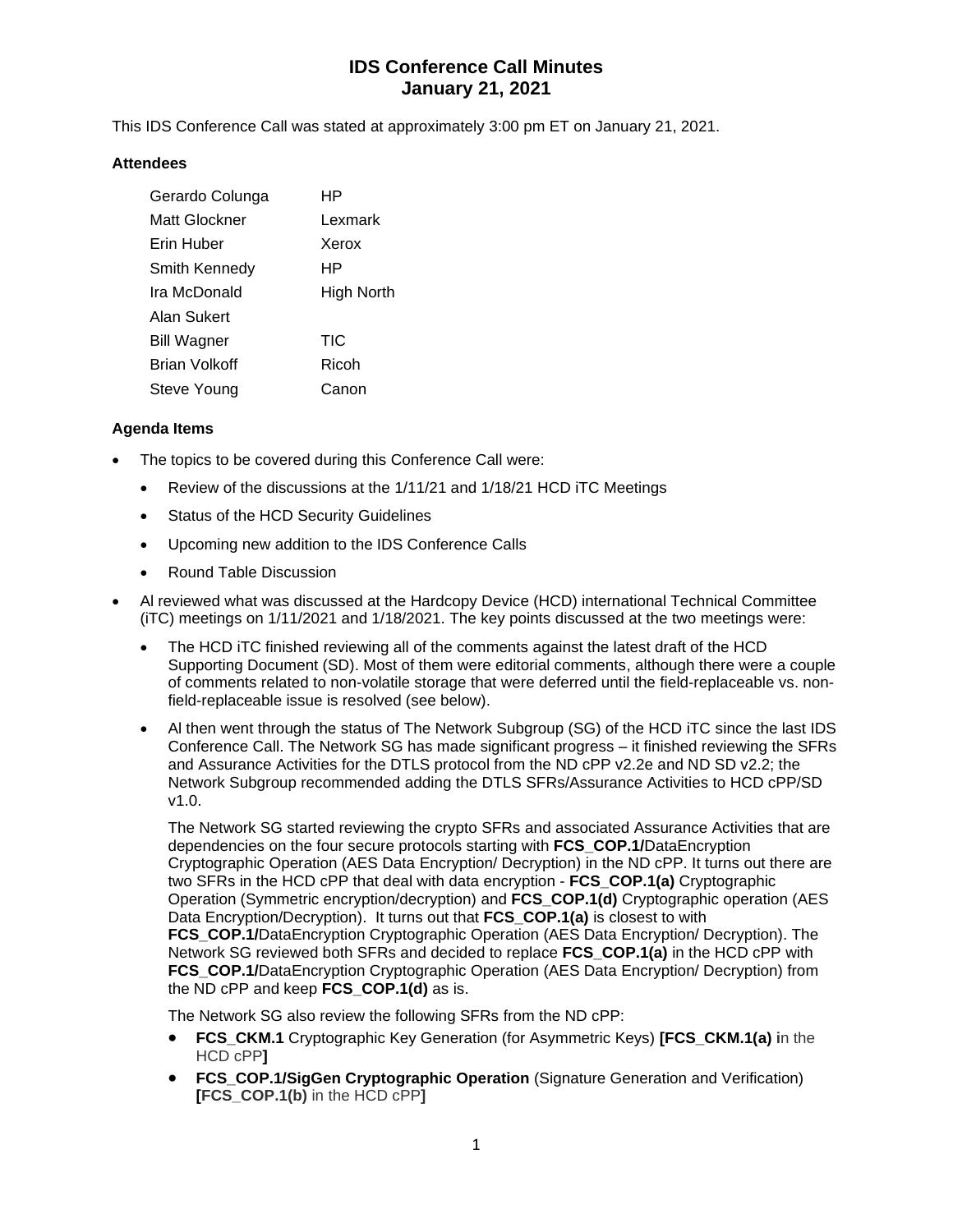## **IDS Conference Call Minutes January 21, 2021**

- **FCS\_COP.1/Hash Cryptographic Operation** (Hash Algorithm) **[FCS\_COP.1(c)** in the HCD cPP**]**
- **FCS\_COP.1/KeyedHash Cryptographic** Operation (Keyed Hash Algorithm/Keyed Hash Message Authentication) **[FCS\_COP.1(h)** in the HCD cPP**]**
- **FCS\_RBG\_EXT.1 Random Bit Generation [FCS\_RBG\_EXT.1 in the HCD cPP]**

The Network SG determined that in all cases the ND SFR/Assurance Activity can replace the corresponding versions in HCD cPP/SD v1.0. However, there were a couple of cases where we have to be careful. For example, **FCS\_COP.1(b)** includes a DSA option that is not in the ND version; we have to make sure eliminating that option will not negatively impact vendors.

There is also a second keyed-hash SFR in the HCD cPP - **FCS\_COP.1(g) Cryptographic Operation (for keyed-hash message authentication)**. It is a dependency of all four secure protocols (TLS, HTTPS, SSH and IPsec) but has no equivalent in the ND cPP. We need to determine whether **FCS\_COP.1(g)** is still needed in the HCD cPP, given that we are now going with the ND cPP for keyed-hash message authentication.

Finally, the Network SG is recommending that we add FCS\_CKM.2 to HCD cPP/SD v1.0; FCS CKM.2 is also a dependency in the ND cPP to the four secure protocols but is not currently in the HCD cPP/SD.

- Ira mentioned that the Network iTC TLS Working Group's TLS Package work to implement TLS 1.3 has stalled and there is no outlook for when that work will be completed. On a more positive note, DTLS 1.3 should be published very soon, maybe as early as the end of this week.
- Al updated the status of the Ricoh proposal to "not require encryption keys be encrypted on nonfield replaceable nonvolatile storage as long as the device has some type of purge function" that the HCD iTC has been struggling with for several weeks. Brian Woods who is Chair of the Biometrics iTC provided a source that indicated that the CCDB at the Singapore CCUF Workshop joint session, in response to a question from the CCUF, stated that change to the ESR did not require CCDB approval.

The current approach is to put together a proposal with changes to the Security Problem Definition and ESR in line with the Ricoh proposal and have the full iTC vote on it per the voting process in the HCD iTC's Terms of Reference document. The results of the vote will determine how the iTC proceeds on this issue. Ira and others noted that although the CCDB might not have to approve the ESR change we still might have to get approval from the HCD Working Group (which is the Japanese and Korean Schemes). We will have to see if that is the case. The HCD iTC is still looking for input from ITSCC (the Korean Scheme) and NIAP on this issue also,

- We briefly discussed the status of addressing the key requirement from the ESR that "The HCD shall verify the hardware-anchored integrity of firmware/software, including initial boot, operating system, and applications." Jerry Colunga indicated he had sent an email trying to get volunteers to help with this effort and would be setting up a meeting shortly to start working on it.
- Finally, we talked about the HCD iTC schedule. Al mentioned that at this point the schedule is essentially "blown up" – there is no way we can make the scheduled Feb 2<sup>nd</sup> date for release of the first public draft of the HCD cPP and SD. Al as Deputy HCD iTC Chair wrote a note to Kwangwoo Lee, the HCD iTC Chair, about the schedule issues. Hopefully we can discuss the schedule at the next HCD iTC meeting.
- Ira gave an updated status of the HCD Security Guidelines as follows:
	- Ira hopes to have an updated draft of the HCD Security Guidelines by the beginning of February. The draft will contain the updates to Section 4 on Wi-Fi and IEEE 802.1R that Smith helped write as well as updates to Chapter 5.
- Al shared a new subject that will become a recurring topic at future IDS Conference Calls. Al received an email from Paul Tykodi who is on the PWG Steering Committee. In brief, Paul stated that